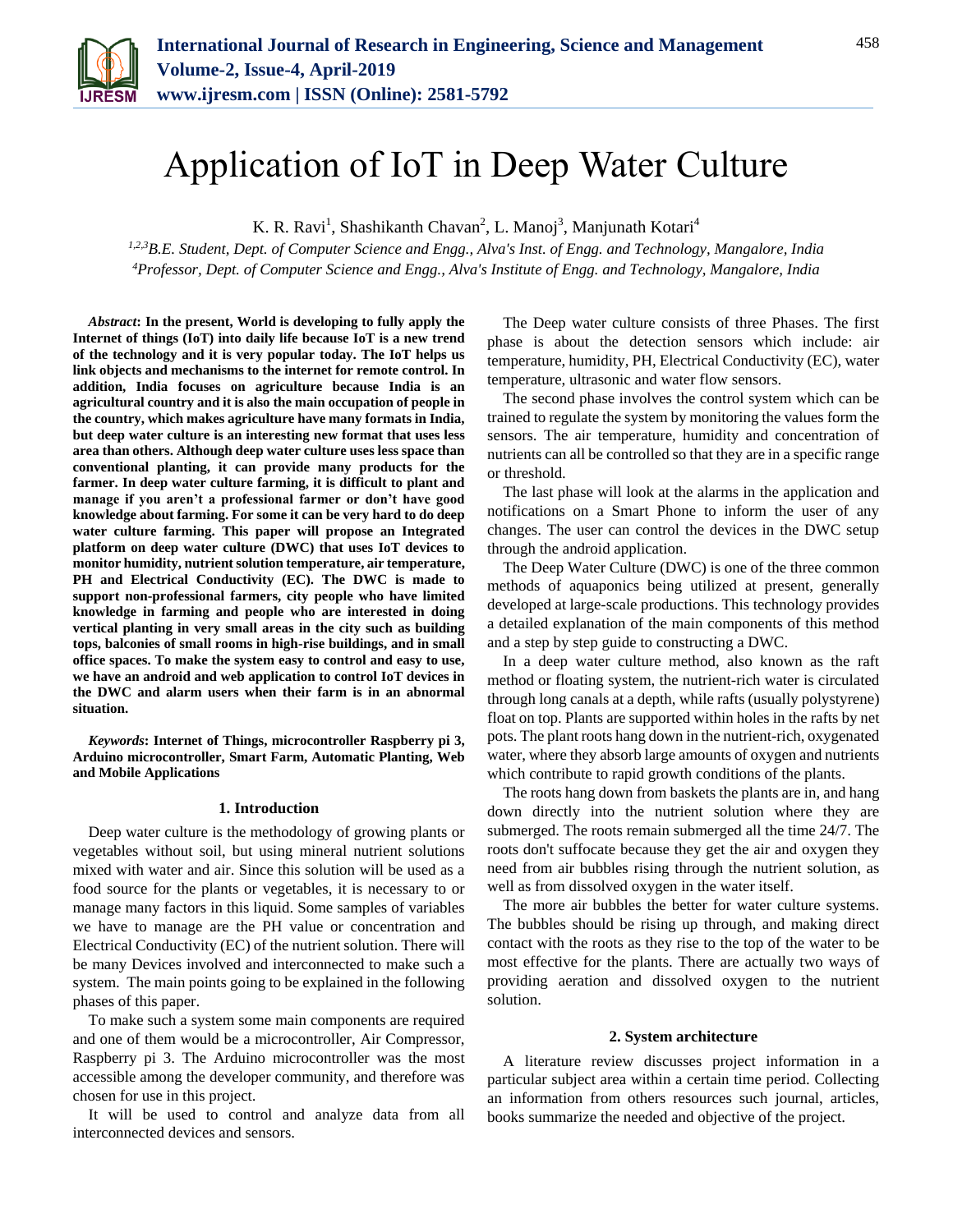



Fig. 1. Architecture of DWC

**3. SW requirements and design**

Developing the software was the most time consuming part of making the controller, as this is where all the logic is. The language used is C++ and Python the Arduino IDE was used as the compiler to flash the SW on to the HW. The bulk of the SW has been built from scratch although some open source libraries have been used when interfacing with the HW.

The software not only needs to read the sensor information but also needs to be used to calibrate the pH and EC probes as well as the other sensors, to provide details of the information to the user, to function as an alert to the user if some setting e.g the pH level is too high or low and to control certain other devices, like lights and water pumps.

In order to control all the activities Integrated controller is used, In Deep water culture and we required a both hardware and software.

The controller itself works without the aid of a computer and all inputs come from an intuitive touch screen which gives warnings to the user when necessary. The SW has been designed in a way that each HW component has its own library and the UI, controller and engine have been separated out from each other. The controller is simply the loop function which is the main function of the Arduino.

The reason for this split is that in the future a different TFT screen may be used. Then only the UI section would need to be rewritten. Likewise, for the HW libraries, if in the future a different HW device is used, then only that library will need to be rewritten. If needed, just an interface wrapper would need to be constructed.

## **4. Controller HW requirements and design**

In order for the controller to be used for growing, a study was made on how people actually use deep water culture systems and these will be the requirements both hardware and software are implemented.

In addition to this, thought has been given to the people that will actually make the deep water culture system and how the system can be made easy for them. The justification for the usage of the HW and SW is described in this paper.

The HW platform will be the Arduino Mega 2560. This will be used as it is open source and it provides enough pins to support a 3.2" TFT screen and numerous sensors. In addition, it provides access to pins which support interrupts making it ideal for this project. The available space for SW is 250KB, which is more than enough for this project. It supports EEPROM storage meaning that any user data can be permanently stored.

# *A. The main loop controller*

The controller is the main loop of an Arduino sketch. It acts as a way to link the UI and the engine together.

# *B. Distribution of the SW*

The SW license used for the whole project is the GNU v3 license. This was chosen as it is full Copy Right. This means that all derivative works coming from this, must themselves be open sourced and free to be modified.

## *C. UI usability study*

The UI will be designed to make the product enjoyable to use. The graphics used will be limited however due to the restrictions of the HW. This is something that will form the basis of future work and is out of scope for this thesis. For example, making use of the SD card to load more fancy graphics.

In order to ensure that the UI would be easy to use, a UI test plan was made and people, who knew nothing of the design, were used to try it out.

## **5. View of DWC systems**



Fig. 2. Overview, Plants are growing the Deep water Culture (DWC)



Fig. 3. Nutrition medium, the plants are growing in inorganic DWC solutions without soil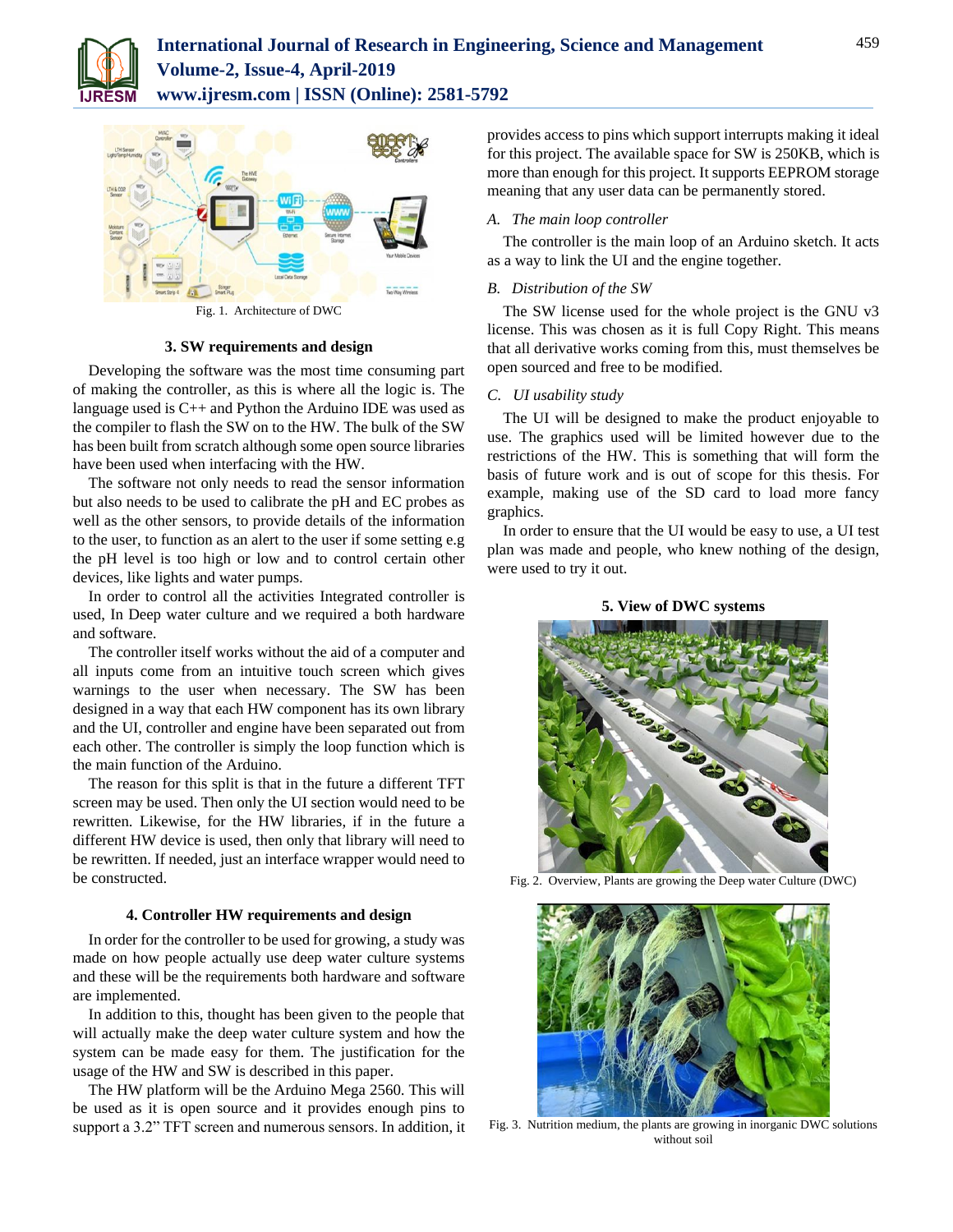



Fig. 4. Nutrition medium (lab), The view of controlled Lab for mineral nutrient solution



Fig. 5. Overview, Overview of DWC Environment

## **6. System overview**

The Fig. 1 shows the architecture of the DWC which consists of multiple sensors, an Arduino UNO board, a Wi-Fi Shield, a Relay, an MQTT Broker, a Server, a Database and mobile user. The Arduino UNO is the main microcontroller of the system which receives data from the sensors then passes the data to other parts. The Data from sensors will be combined to one string then converted to JSON. After that, the microcontroller will send that string to the server through the MQTT Broker (A connectivity protocol for the IoT). Although the Arduino Wi-Fi board has a Wi-Fi module, it couldn't be used because the connection was too unstable and unreliable. Therefore, a dedicated Wi-Fi module had to be added, so a Wi-Fi Shield was used. The MQTT Broker is an intermediary that sends and receives data. It has 3 functions. First, the MQTT broker sends data directly to the mobile application. Second, the MQTT Broker will send information to the server. Third, it will receive commands from the mobile app. or server then send them back to the sensors. The server is used for processing and saving all values in the database.

# Table 1 Components **Device Description**  This device is the new Arduino Uno board which comes with a Wi-Fi module. The board is based on the ATmega328P processor, and also has an integrated ESP8266 Wi-Fi Module. The Arduino Wi-Fi Shield allows a wireless internet connection to the Arduino module. You can connect to your wireless network by following a few instructions to start controlling your work through the internet, as always with Arduino. The Relay is an electrically operated switch. The 4 relays support both a Normally Open and a Normally Closed deployment, and each relay has an LED to show the status. A digital temperature and humidity sensor. It uses a capacitive humidity sensor and a thermistor to measure the surrounding air, and spits out a digital signal on the data pin.



I

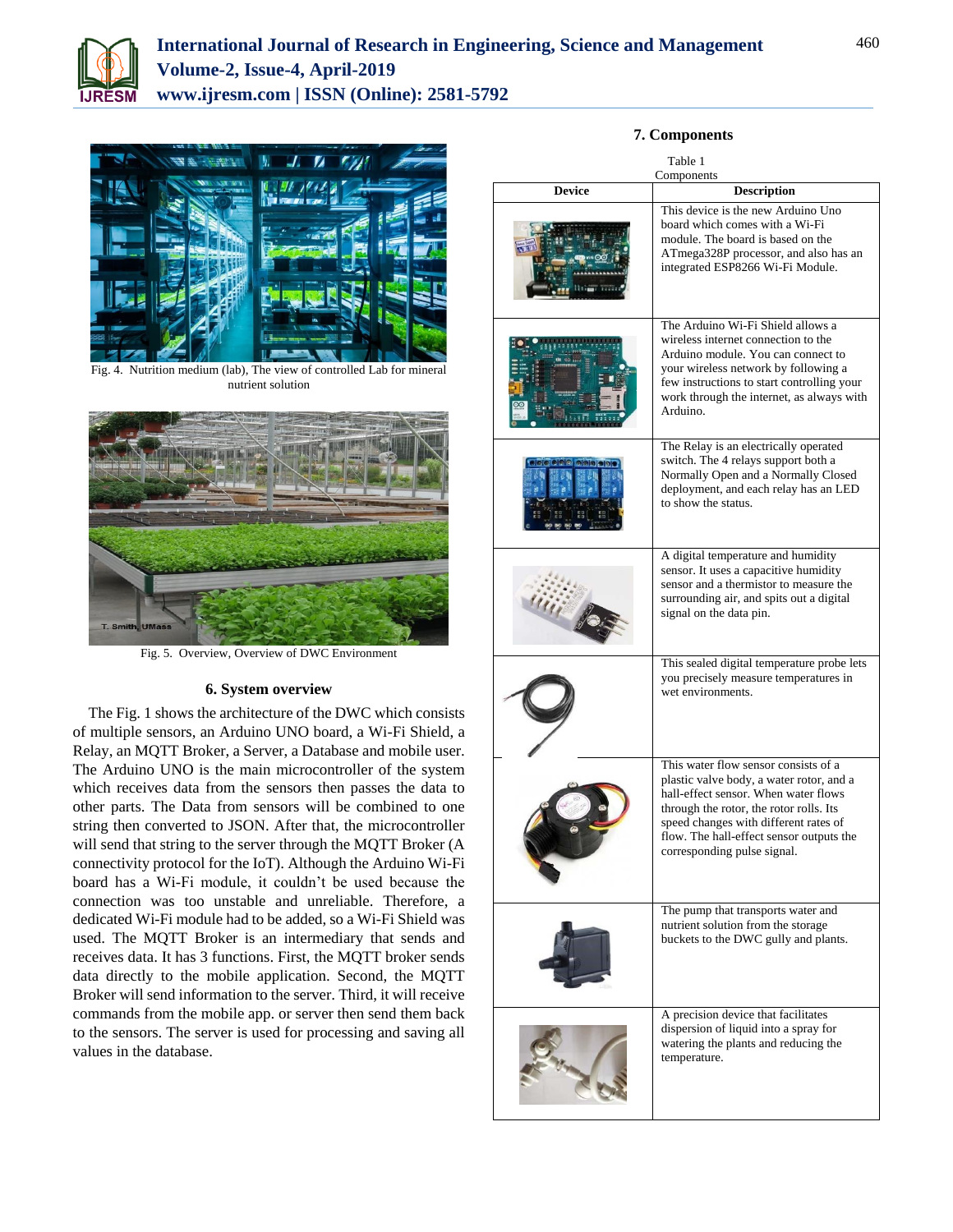

| The EC Sensor is an instrument that<br>measures the electrical conductivity in a<br>solution. It is commonly used in DWCs,<br>aquaculture and freshwater systems to<br>monitor the amount of nutrients, salts or<br>impurities in the water.                                                                                   |
|--------------------------------------------------------------------------------------------------------------------------------------------------------------------------------------------------------------------------------------------------------------------------------------------------------------------------------|
| The PH Sensor is an instrument that<br>measures the hydrogen-ion concentration<br>in a solution, indicating its acidity or<br>alkalinity of water-based solutions,<br>expressed as PH.                                                                                                                                         |
| The Solenoid Valve is an<br>electromechanically operated valve. The<br>valve is controlled to switch on or off by<br>an electric current through a solenoid.                                                                                                                                                                   |
| The Ultrasonic Sensor is a device that<br>can measure the distance from an object<br>by using sound waves. It measures<br>distance by sending out a sound wave<br>and listens for that sound wave to bounce<br>back. After the sound wave bounces<br>back, it can calculate the distance<br>between the sensor and the object. |

# **8. System operation**



Fig. 6. The process flow of the system

The Fig. 6, shows the process of watering in this system. It starts by reading the temperature and humidity from the DHT22 (Temperature and Humidity Sensor). The temperature value has more importance over the humidity because it has a stronger effect on the plants than humidity. After that, the values will be checked that they are within the threshold. If the values aren't within the threshold, the system will turn on the water pump (by the relay) to water the setup and reduce the temperature. When the value comes into the range of the threshold, the system will turn off the water pump. The Temperature Threshold can be set to suit the season. The data or value read will be shown in the application. The unit of temperature will be in Degrees Celsius (c) and humidity will be shown in a percentage (%), and can also can be set via mobile phone.



Fig. 7. The DWC system

The center flow shows the pH value management which is done by reading the PH Sensor. After receiving data from the sensors, the system will compare it to the threshold range. If the value is not in range, the solenoid valve will be turned on to release a substance, reducing the basicity/alkalinity in the nutrient solution and vice versa. The solenoid value will adjust the pH value until it reaches the set threshold.

And the rightmost flow shows the process which manages the EC value. It has a similar mechanism to the PH process, but the difference is that the value will be read from the EC Sensor and release different substances. The EC mechanism will add water when the value goes out of the threshold range and will release nutrients if the value is too low. The EC will be measured in milli seconds per centimeter (3 ms/cm).

With DWC Hydroponic system the plants roots are suspended in nutrients solution the generated air is natural air which are collected from machine tools and it directly provided to the solution, the plants are placed in the medium the roots of the plants are acquires the nutrients and unlimited supply of oxygen and they grow in the secure medium.

The deep water culture was grate for almost all plants but it especially suitable for vegetable plants.

All of data in this part will be shown on the smart phone application. In addition, the processes can also be controlled via mobile phone.

## **9. Experiment and results**

When if we installed all the devices on the plantation, the values from the sensors installed in the plantation will be recorded and stored in database then it dynamically displays to the android application. We split the process into 3 phases and each phase has 2 parts, an automatic part and manual part which can be controlled from the mobile application.

# *A. First phase*

The system's pH monitoring device was tested by manually